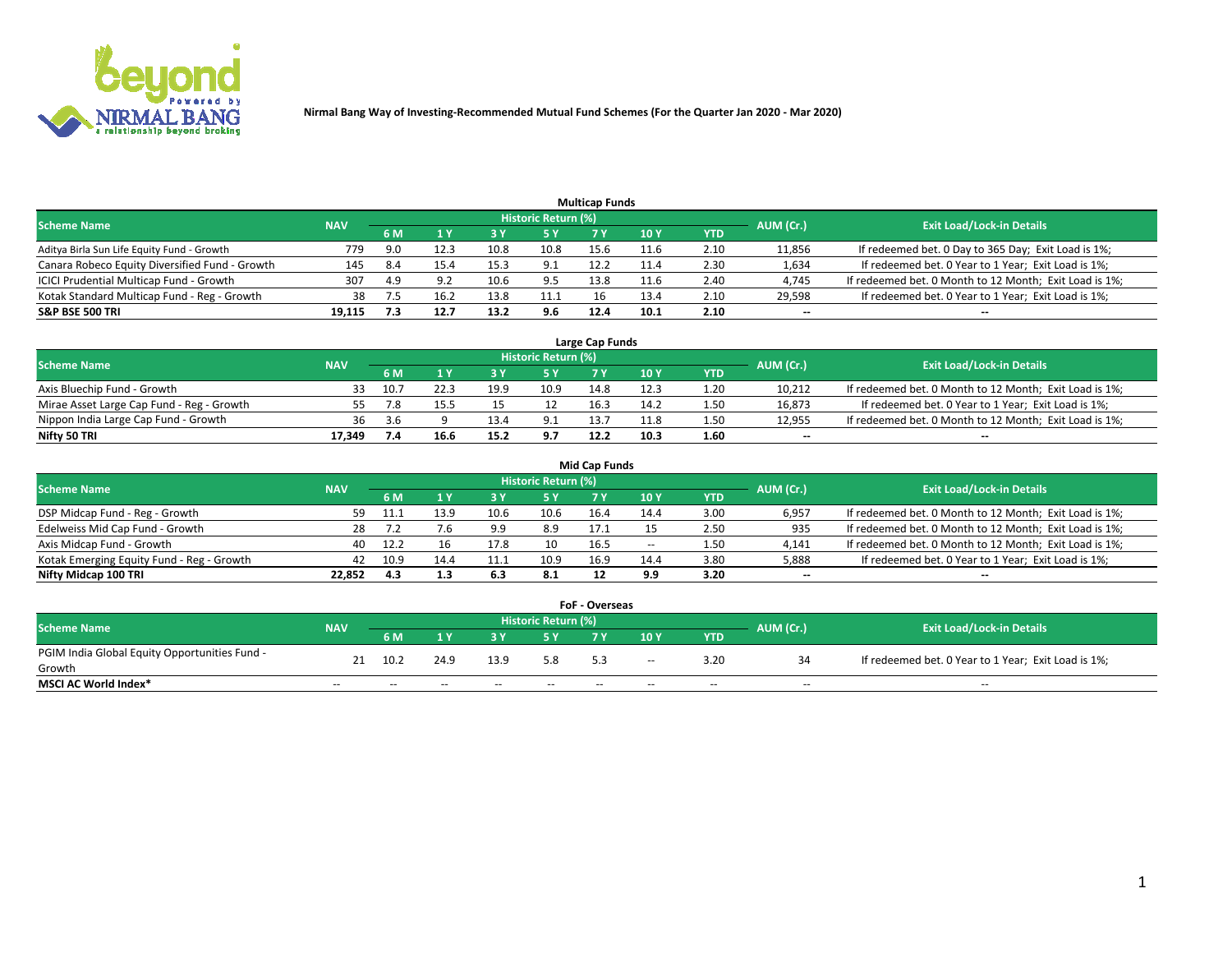

| <b>Scheme Name</b>                               |            |     |      |      | Historic Return (%) |      |      |            |                          |                                                     |
|--------------------------------------------------|------------|-----|------|------|---------------------|------|------|------------|--------------------------|-----------------------------------------------------|
|                                                  | <b>NAV</b> | 5 M |      |      |                     |      | 10Y  | <b>YTD</b> | AUM (Cr.)                | <b>Exit Load/Lock-in Details</b>                    |
| Canara Robeco Emerging Equities - Growth         | 99         |     |      | 13.5 | 11.8                | 19.9 | 17.7 | 2.40       | 5,339                    | If redeemed bet. 0 Year to 1 Year; Exit Load is 1%; |
| Invesco India Growth Opportunities Fund - Growth | 37         | ີດ. | 14.3 | 14.6 | 10.9                | 14.9 | 12.3 | 1.40       | 2,239                    | If redeemed bet. 0 Year to 1 Year; Exit Load is 1%; |
| Principal Emerging Bluechip Fund - Growth        | 110        | 9.0 | 10.7 |      |                     |      | 14.2 | 1.90       | 2,117                    | If redeemed bet. 0 Year to 1 Year; Exit Load is 1%; |
| NIFTY Large Midcap 250 TRI                       | 7.590      |     | 9.9  | 12.6 | 10.2                | 13.8 |      | 2.30       | $\overline{\phantom{a}}$ | $- -$                                               |

| <b>Focused Funds</b>             |            |      |      |      |                     |      |       |            |                          |                                                        |  |  |  |
|----------------------------------|------------|------|------|------|---------------------|------|-------|------------|--------------------------|--------------------------------------------------------|--|--|--|
| <b>Scheme Name</b>               | <b>NAV</b> |      |      |      | Historic Return (%) |      |       |            |                          | <b>Exit Load/Lock-in Details</b>                       |  |  |  |
|                                  |            | 6 M  |      |      |                     |      | 10 Y  | <b>YTD</b> | AUM (Cr.)                |                                                        |  |  |  |
| Axis Focused 25 Fund - Growth    |            | 11.9 |      | 18.6 | 13.1                | 14.6 | $- -$ | 1.70       | 9.110                    | If redeemed bet. 0 Month to 12 Month; Exit Load is 1%; |  |  |  |
| SBI Focused Equity Fund - Growth | 156        | ∩ G  | 19.8 | 16.8 | 11.4                | 14.1 | 16.3  | 1.40       | 6.924                    | If redeemed bet. 0 Year to 1 Year: Exit Load is 1%:    |  |  |  |
| <b>S&amp;P BSE 500 TRI</b>       | 19.115     |      | 12.7 | 13.2 | 9.6                 | 12.4 | 10.1  | 2.10       | $\overline{\phantom{a}}$ | $\overline{\phantom{a}}$                               |  |  |  |

| <b>Small Cap Funds</b>                         |            |        |        |                            |           |        |       |            |           |                                                     |  |  |  |  |
|------------------------------------------------|------------|--------|--------|----------------------------|-----------|--------|-------|------------|-----------|-----------------------------------------------------|--|--|--|--|
| <b>Scheme Name</b>                             | <b>NAV</b> |        |        | <b>Historic Return (%)</b> |           |        |       |            |           | <b>Exit Load/Lock-in Details</b>                    |  |  |  |  |
|                                                |            | 6 M    |        |                            | <b>5Y</b> |        | 10Y   | <b>YTD</b> | AUM (Cr.) |                                                     |  |  |  |  |
| Franklin India Smaller Companies Fund - Growth | 52         | 0.6    | $-0.6$ |                            | 6.8       |        | 14.4  | 4.00       | 6,929     | If redeemed bet. 0 Year to 1 Year; Exit Load is 1%; |  |  |  |  |
| HDFC Small Cap Fund - Growth                   | 40         | $-2.4$ | $-5.6$ | 10.2                       | 9.1       |        | 11.4  | 4.10       | 9,233     | If redeemed bet. 0 Year to 1 Year; Exit Load is 1%; |  |  |  |  |
| L&T Emerging Businesses Fund - Reg - Growth    | 24         | 2.3    | $-2.6$ |                            | 10.9      | $\sim$ | $- -$ | 3.80       | 5,941     | If redeemed bet. 0 Year to 1 Year; Exit Load is 1%; |  |  |  |  |
| SBI Small Cap Fund - Growth                    | 55.        | 8.9    | 10.2   | 14.5                       | 13.6      | 22.9   | 17.5  | 2.50       | 3,156     | If redeemed bet. 0 Year to 1 Year; Exit Load is 1%; |  |  |  |  |
| Nifty Smallcap 100 TRI                         | 7.572      | 2.9    | $-2.3$ | 0.6                        | 4.1       | 8.2    | 6.5   | 5.70       | $\sim$    | $- -$                                               |  |  |  |  |

## **ELSS Schemes (Tax Saving u/s 80-C)**

| <b>Scheme Name</b>                           | <b>NAV</b> |      |      | <b>Historic Return (%)</b> |           |                          |        |      | AUM (Cr.) | <b>Exit Load/Lock-in Details</b> |
|----------------------------------------------|------------|------|------|----------------------------|-----------|--------------------------|--------|------|-----------|----------------------------------|
|                                              |            | 6 M  | 4 Y  | 73 Y                       | <b>5Y</b> | 7 Y                      | $-10V$ | YTD  |           |                                  |
| Aditya Birla Sun Life Tax Relief 96 - Growth | 33         | 8.7  |      |                            | 9.7       | 15.4                     |        | 1.40 | 10,029    | Nil                              |
| Axis Long Term Equity Fund - Growth          | 50         | 10.7 | 21.4 |                            | 11.2      | 18.9                     | 17.5   | 1.60 | 21,473    | Nil                              |
| Canara Robeco Equity Tax Saver Fund - Growth | 70         | 6.9  | 13.1 |                            | 8.8       | 12.7                     |        | 1.70 | 1,005     | Nil                              |
| Invesco India Tax Plan - Growth              | 54         | 8.6  | 12.7 |                            | 10.2      | 15.4                     | 13.3   | 1.60 | 988       | Nil                              |
| Mirae Asset Tax Saver Fund - Reg - Growth    | 20         | 9.9  | 18.1 | 17.5                       | $\sim$    | $\overline{\phantom{a}}$ | --     | 2.50 | 3,066     | Nil                              |
| S&P BSE 200 TRI                              | 6.190      |      | 13.9 | 14                         | 9.9       | 12.6                     | 10.3   | 1.80 | $\sim$    | $- -$                            |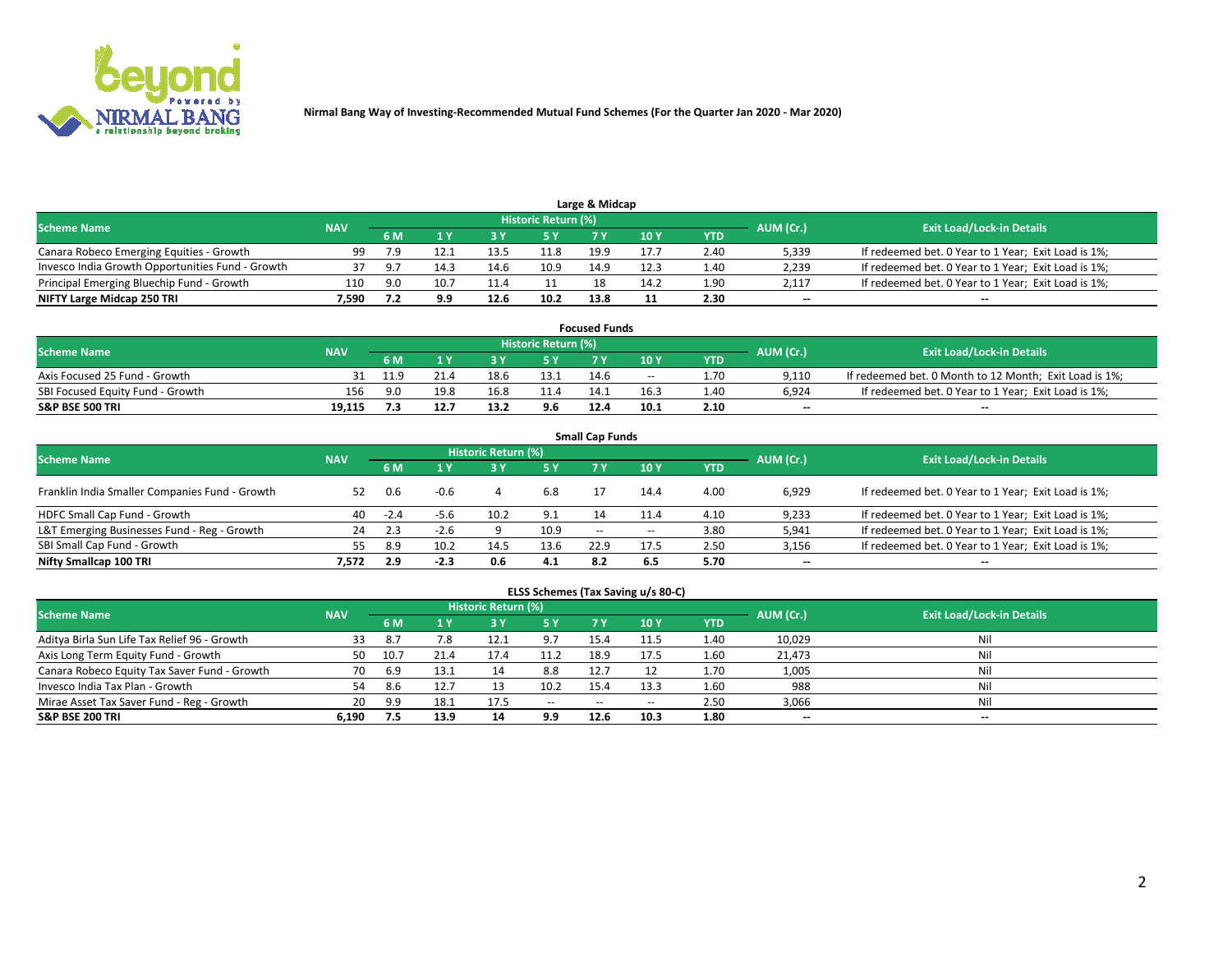

| <b>Contra/Value Fund</b>                  |            |      |      |                     |      |      |      |      |           |                                                     |  |  |  |  |
|-------------------------------------------|------------|------|------|---------------------|------|------|------|------|-----------|-----------------------------------------------------|--|--|--|--|
| <b>Scheme Name</b>                        | <b>NAV</b> |      |      | Historic Return (%) |      |      |      |      | AUM (Cr.) | <b>Exit Load/Lock-in Details</b>                    |  |  |  |  |
|                                           |            | 6 M  |      |                     | 5 Y  | 7 V  | 10Y  | YTD  |           |                                                     |  |  |  |  |
| Kotak India EQ Contra Fund - Reg - Growth | 56         | -8.4 | 14.6 | 14.9                | 10.1 | 13.1 | 10.7 | 2.20 | 882       | If redeemed bet. 0 Year to 1 Year; Exit Load is 1%; |  |  |  |  |
| Invesco India Contra Fund - Growth        | 50         |      | 10.7 | 13.7                |      |      | 12.5 | 2.60 | 4,596     | If redeemed bet. 0 Year to 1 Year; Exit Load is 1%; |  |  |  |  |
| UTI Value Opportunities Fund - Growth     | 66         | 9.7  | 14.1 | 11.5                | 6.5  | 10.8 | 10.4 | 2.40 | 4,560     | If redeemed bet. 0 Year to 1 Year; Exit Load is 1%; |  |  |  |  |
| Nippon India Value Fund - Growth          | 76         | 4.   | 8.8  |                     | 8.3  | 12.1 | 10.2 | 1.60 | 3,133     | If redeemed bet. 0 Year to 1 Year; Exit Load is 1%; |  |  |  |  |
| <b>S&amp;P BSE 500 TRI</b>                | 19.115     |      | 12.7 | 13.2                | 9.6  | 12.4 | 10.1 | 2.10 | $\sim$    | $- -$                                               |  |  |  |  |

| Sector/Thematic                                                           |            |      |      |                     |      |       |               |            |                          |                                                        |  |  |  |  |
|---------------------------------------------------------------------------|------------|------|------|---------------------|------|-------|---------------|------------|--------------------------|--------------------------------------------------------|--|--|--|--|
| <b>Scheme Name</b>                                                        | <b>NAV</b> |      |      | Historic Return (%) |      |       |               |            | AUM (Cr.)                | <b>Exit Load/Lock-in Details</b>                       |  |  |  |  |
|                                                                           |            | 6 M  | 1 Y  | <b>3 Y</b>          | 5 Y  | 7 Y   | 10Y           | <b>YTD</b> |                          |                                                        |  |  |  |  |
| Canara Robeco Consumer Trends Fund - Reg -<br>Growth                      | 43         | 12.1 | 14.9 | 16.4                | 11.6 | 14.7  | 14.7          | 1.30       | 374                      | If redeemed bet. 0 Year to 1 Year; Exit Load is 1%;    |  |  |  |  |
| Mirae Asset Great Consumer Fund - Growth                                  | 38         | 14.3 | 12.3 | 18.3                | 12.3 | 15.9  | $\sim$ $\sim$ | 2.80       | 961                      | If redeemed bet. 0 Year to 1 Year; Exit Load is 1%;    |  |  |  |  |
| ICICI Prudential Technology Fund - Growth                                 | 61         |      | 6.8  | 15.7                | 7.8  | 16.4  | 15.3          | 5.40       | 409                      | If redeemed bet. 0 Day to 15 Day; Exit Load is 1%;     |  |  |  |  |
| Nippon India Pharma Fund - Growth                                         | 155        | 8.9  |      |                     | 4.1  | 12.2  | 13.4          | 1.70       | 2.417                    | If redeemed bet. 0 Year to 1 Year; Exit Load is 1%;    |  |  |  |  |
| BNP Paribas India Consumption Fund - Reg - Growth                         | 13         | 14.2 | 21.6 | $- -$               | $ -$ | $- -$ | --            | 2.30       | 467                      | If redeemed bet. 0 Month to 12 Month; Exit Load is 1%; |  |  |  |  |
| ICICI Prudential Banking and Financial Services Fund -<br>Retail - Growth | 71         | 5.4  | 15.3 | 16.9                | 13.7 | 17.1  | 17.2          | 1.50       | 3,592                    | If redeemed bet. 0 Day to 15 Day; Exit Load is 1%;     |  |  |  |  |
| <b>S&amp;P BSE 500 TRI</b>                                                | 19,115     | 7.3  | 12.7 | 13.2                | 9.6  | 12.4  | 10.1          | 2.10       | $\overline{\phantom{a}}$ | $\overline{\phantom{a}}$                               |  |  |  |  |

|                                                            |            |     |      |                            |        |       | <b>Dynamic Asset Allocation Funds</b> |            |           |                                                          |
|------------------------------------------------------------|------------|-----|------|----------------------------|--------|-------|---------------------------------------|------------|-----------|----------------------------------------------------------|
| Scheme Name                                                | <b>NAV</b> |     |      | <b>Historic Return (%)</b> |        |       |                                       |            | AUM (Cr.) | <b>Exit Load/Lock-in Details</b>                         |
|                                                            |            | 6 M | 1 Y  | 73 Y                       | 5 Y    |       | 10Y                                   | <b>YTD</b> |           |                                                          |
| ICICI Prudential Balanced Advantage Fund - Reg -<br>Growth | 38         |     | 12.3 | 10.2                       | 9.3    | 11.9  | 11.9                                  | 0.80       | 28,528    | If redeemed bet. 0 Year to 1 Year; Exit Load is 1%;      |
| Invesco India Dynamic Equity Fund - Growth                 | 30         | 3.8 | 10.6 | 9.5                        | 8.1    | 11.6  | 10                                    | 0.50       | 893       | If redeemed bet. 0 Month to 3 Month; Exit Load is 0.25%; |
| Nippon India Balanced Advantage Fund - Growth              | 95         | 4.0 | 9.5  | 10.4                       | 8.2    |       | 10.3                                  | 1.20       | 2,694     | If redeemed bet. 0 Month to 12 Month; Exit Load is 1%;   |
| HDFC Balanced Advantage Fund - Growth                      | 205        | 1.4 | 8.9  | 11.9                       | 9.2    | 11.2  | 10.5                                  | 1.40       | 44,498    | If redeemed bet. 0 Year to 1 Year; Exit Load is 1%;      |
| SBI Dynamic Asset Allocation Fund - Reg - Growth           | 14         | 5.4 | 7.2  | 10.3                       | $\sim$ | $- -$ | $\overline{\phantom{a}}$              | 1.30       | 677       | If redeemed bet. 0 Month to 12 Month; Exit Load is 1%;   |
| NIFTY 50 Hybrid Composite Debt 65:35 Index                 | 10,674     | 6.1 | 14.6 | 12.4                       | 9.4    | 11    | 9.8                                   | 1.00       | --        | --                                                       |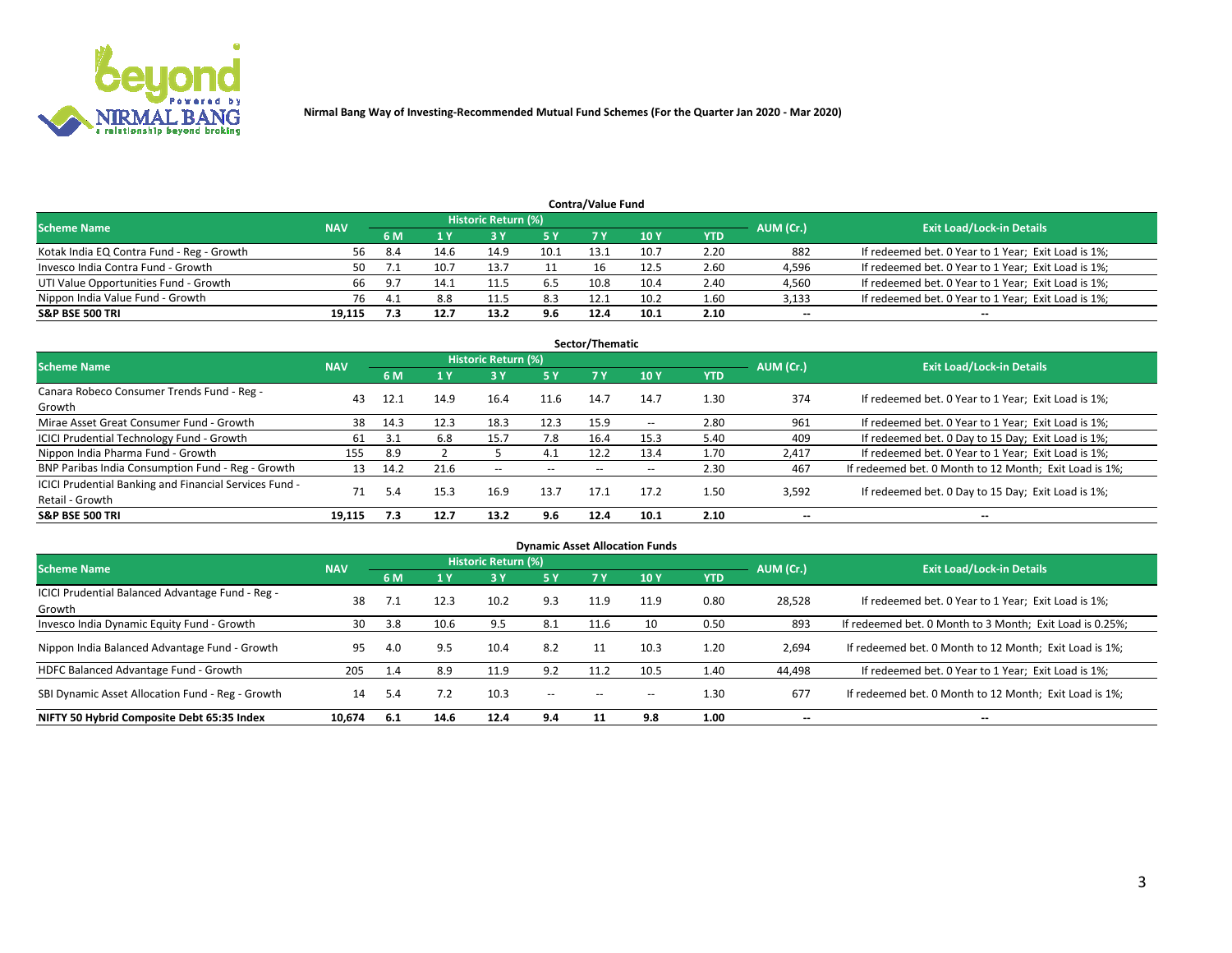

| <b>Hybrid Aggressive</b>                                                                                        |        |       |      |      |        |                          |       |      |                          |                                                        |  |  |  |  |
|-----------------------------------------------------------------------------------------------------------------|--------|-------|------|------|--------|--------------------------|-------|------|--------------------------|--------------------------------------------------------|--|--|--|--|
| <b>Historic Return (%)</b><br><b>Exit Load/Lock-in Details</b><br>AUM (Cr.)<br><b>Scheme Name</b><br><b>NAV</b> |        |       |      |      |        |                          |       |      |                          |                                                        |  |  |  |  |
|                                                                                                                 |        | 6 M   |      |      |        |                          | 10Y   | YTD  |                          |                                                        |  |  |  |  |
| ICICI Prudential Equity & Debt Fund - Growth                                                                    | 142    |       |      | 9.7  | 9.4    | 13.9                     | 13.3  | 1.70 | 23,073                   | If redeemed bet. 0 Year to 1 Year; Exit Load is 1%;    |  |  |  |  |
| Mirae Asset Hybrid - Equity Fund - Reg - Growth                                                                 | 16     | 6.3   | 14.1 | 12.6 | $\sim$ | $\overline{\phantom{a}}$ | $- -$ | 1.20 | 3,190                    | If redeemed bet. 0 Year to 1 Year; Exit Load is 1%;    |  |  |  |  |
| SBI Equity Hybrid Fund - Growth                                                                                 | 147    |       | 16   | 12.9 | 9.9    | 14.3                     | 11.7  | 1.20 | 31,620                   | If redeemed bet. 0 Month to 12 Month; Exit Load is 1%; |  |  |  |  |
| Canara Robeco Equity Hybrid Fund - Growth                                                                       | 171    |       | 13.9 |      | 9.2    | 13.1                     | 12.1  | 1.60 | 2,824                    | If redeemed bet. 0 Year to 1 Year; Exit Load is 1%;    |  |  |  |  |
| NIFTY 50 Hybrid Composite Debt 65:35 Index                                                                      | 10,674 | - 6.1 | 14.6 | 12.4 | 9.4    |                          | 9.8   | 1.00 | $\overline{\phantom{a}}$ | $- -$                                                  |  |  |  |  |

|                                            |            |           |                                  |     |      | <b>Arbitrage Fund</b> |      |        |                                                          |
|--------------------------------------------|------------|-----------|----------------------------------|-----|------|-----------------------|------|--------|----------------------------------------------------------|
| Scheme Name                                | <b>NAV</b> | AUM (Cr.) | <b>Exit Load/Lock-in Details</b> |     |      |                       |      |        |                                                          |
|                                            |            | 1 M       | ያ M                              | 6 M |      |                       | YTD  |        |                                                          |
| IDFC Arbitrage Fund - Reg - Growth         | 24         | -4.8      |                                  |     | 6.2  | 6.2                   | 6.70 | 11,944 | If redeemed bet. 0 Month to 1 Month; Exit Load is 0.25%; |
| Kotak Equity Arbitrage Fund - Reg - Growth | 28         | 4.9       |                                  |     | -6.1 |                       | 6.50 | 17,486 | If redeemed bet. 0 Day to 30 Day; Exit Load is 0.25%;    |
| Nippon India Arbitrage Fund - Growth       | 20         | 4.b       |                                  |     | 6.2  |                       | 6.50 | 10.528 | If redeemed bet. 0 Month to 1 Month; Exit Load is 0.25%; |

|                                          |            |           |                                  |                          |                          | <b>Equity Saver</b> |               |            |                          |                                                        |
|------------------------------------------|------------|-----------|----------------------------------|--------------------------|--------------------------|---------------------|---------------|------------|--------------------------|--------------------------------------------------------|
| Scheme Name                              | <b>NAV</b> | AUM (Cr.) | <b>Exit Load/Lock-in Details</b> |                          |                          |                     |               |            |                          |                                                        |
|                                          |            | 6 M       |                                  |                          | 5 Y                      |                     | $\sqrt{10}$ Y | <b>YTD</b> |                          |                                                        |
| Axis Equity Saver Fund - Reg - Growth    |            |           | 10.1                             | Q <sub>1</sub>           | $\sim$                   | $- -$               | $- -$         | 1.00       | 812                      | If redeemed bet. 0 Month to 12 Month; Exit Load is 1%; |
| Kotak Equity Savings Fund - Reg - Growth |            | 5.በ       | 8.8                              | 8.4                      | 7.8                      | $\sim$ $\sim$       | $- -$         | 0.60       | 1,843                    | If redeemed bet. 0 Year to 1 Year; Exit Load is 1%;    |
| CRISIL Hybrid 50+50 - Moderate Index*    |            | $-$       | $-$                              | $\overline{\phantom{a}}$ | $\overline{\phantom{a}}$ | $\sim$              | --            | $- -$      | $\overline{\phantom{a}}$ | $- -$                                                  |

| <b>Liquid Funds</b>              |            |      |     |                            |      |                          |            |                 |           |                                  |  |  |  |  |
|----------------------------------|------------|------|-----|----------------------------|------|--------------------------|------------|-----------------|-----------|----------------------------------|--|--|--|--|
| Scheme Name                      | <b>NAV</b> |      |     | <b>Historic Return (%)</b> |      |                          | <b>YTM</b> | Avg             | AUM (Cr.) | <b>Exit Load/Lock-in Details</b> |  |  |  |  |
|                                  |            | 1 W. | ว พ | 1 M                        | 3 M  | 1 Y                      |            | <b>Maturity</b> |           |                                  |  |  |  |  |
| Axis Liquid Fund - Growth        | 2.167      | 4.4  |     |                            | 5.2  |                          | 5.26       | $ -$            | 29,119    | *Ref Footnote                    |  |  |  |  |
| IDFC Cash Fund - Reg - Growth    | 2.364      | -4.2 |     |                            | 4.9  | 6.3                      | 5.09       | 0.13            | 10,312    | *Ref Footnote                    |  |  |  |  |
| Kotak Liquid Fund - Reg - Growth | 3,954      | 4.3  |     | 4.9                        | ۰۰ ت |                          | 5.28       | 0.14            | 27,114    | *Ref Footnote                    |  |  |  |  |
| <b>CRISIL Liquid Fund Index</b>  | $- -$      | 4.9  |     |                            | 5.6  | $\overline{\phantom{a}}$ | $- -$      | $- -$           | $\sim$    | $\sim$                           |  |  |  |  |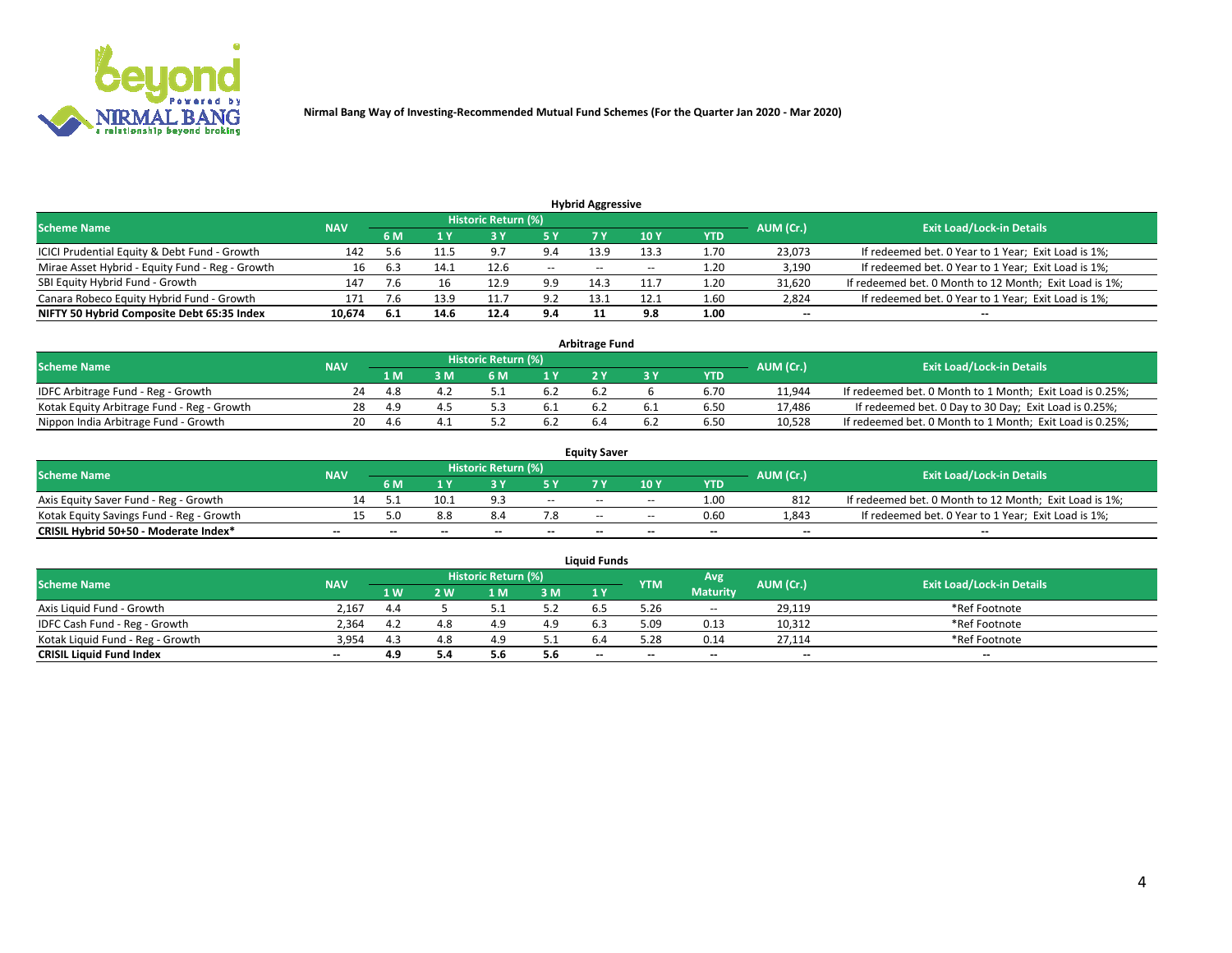

|                                               |            |     |     |                            |     | <b>Ultra Short Fund</b> |            |                 |           |                                  |
|-----------------------------------------------|------------|-----|-----|----------------------------|-----|-------------------------|------------|-----------------|-----------|----------------------------------|
| <b>Scheme Name</b>                            | <b>NAV</b> |     |     | <b>Historic Return (%)</b> |     |                         | <b>YTM</b> | Avg             | AUM (Cr.) | <b>Exit Load/Lock-in Details</b> |
|                                               |            | 1 M | 3 M | 6 M                        | 1 Y | 3 Y                     |            | <b>Maturity</b> |           |                                  |
| IDFC Ultra Short Term Fund - Reg - Growth     |            |     |     |                            |     | $- -$                   | 5.78       | 0.41            | 4,408     | Nil                              |
| Sundaram Ultra Short Term Fund - Reg - Growth |            | 4.  |     |                            | $-$ | --                      |            | $ -$            | 362       | Nil                              |
| L&T Ultra Short Term Fund - Growth            |            |     | 5.b | b.b                        |     |                         | - 8        | 0.49            | 2,454     | Nil                              |
| <b>NIFTY Ultra Short Duration Debt Index</b>  | 4.007      | 5.9 | 6.3 |                            | 7.7 |                         | $\sim$     | $\sim$          | $\sim$    | $- -$                            |

| <b>Money Market Fund</b>                                   |            |     |     |                     |       |    |            |                 |           |                                  |  |  |  |
|------------------------------------------------------------|------------|-----|-----|---------------------|-------|----|------------|-----------------|-----------|----------------------------------|--|--|--|
| <b>Scheme Name</b>                                         | <b>NAV</b> |     |     | Historic Return (%) |       |    | <b>YTM</b> | 'Avg            | AUM (Cr.) | <b>Exit Load/Lock-in Details</b> |  |  |  |
|                                                            |            | 1 M | 3 M | 6 M                 | 1 Y   | 3Y |            | <b>Maturity</b> |           |                                  |  |  |  |
| Aditya Birla Sun Life Money Manager Fund - Reg -<br>Growth | 265        |     |     |                     | 7.9   |    | 5.53       | $\sim$          | 10,878    | Nil                              |  |  |  |
| Franklin India Savings Fund - Growth                       |            |     |     |                     | 8.3   |    | 5.52       | $\sim$          | 4,724     | Nil                              |  |  |  |
| Nippon India Money Market Fund - Growth                    | 2.994      | 5.4 | b.1 |                     |       |    | 5.55       | 0.30            | 3,805     | Nil                              |  |  |  |
| <b>CRISIL Liquid Fund Index</b>                            | $- -$      | 5.6 | 5.6 |                     | $- -$ | -- | --         | $\sim$          | $\sim$    | $\sim$                           |  |  |  |

| <b>Short Term Fund</b>                          |            |      |     |                            |     |            |            |                 |           |                                  |  |  |  |  |
|-------------------------------------------------|------------|------|-----|----------------------------|-----|------------|------------|-----------------|-----------|----------------------------------|--|--|--|--|
| <b>Scheme Name</b>                              | <b>NAV</b> |      |     | <b>Historic Return (%)</b> |     |            | <b>YTM</b> | Avg             | AUM (Cr.) | <b>Exit Load/Lock-in Details</b> |  |  |  |  |
|                                                 |            | 1 M  | 3 M | 6 M                        | 1Y  | <b>3 Y</b> |            | <b>Maturity</b> |           |                                  |  |  |  |  |
| Axis Short Term Fund - Growth                   |            | -8.7 | 8.1 | 8.4                        | 9.6 |            | 6.54       | $-$             | 4,404     | Nil                              |  |  |  |  |
| HDFC Short Term Debt Fund - Growth              | 22         | 9.9  | 8.6 | 8.8                        | 9.5 |            | 4.17       | 3.05            | 10,519    | Nil                              |  |  |  |  |
| IDFC Bond Fund - Short Term Plan - Reg - Growth |            |      | 7.6 | 8.6                        | 9.5 |            | 6.79       | 2.23            | 11,757    | Nil                              |  |  |  |  |
| Kotak Bond Short Term Fund - Reg - Growth       |            | 9.0  | 7.4 |                            | 9.4 | 6.9        | 7.16       | 2.94            | 10,602    | Nil                              |  |  |  |  |
| L&T Short Term Bond Fund - Reg - Growth         |            |      |     | 8.2                        | 9.1 |            | 6.67       | 2.24            | 4,866     | Nil                              |  |  |  |  |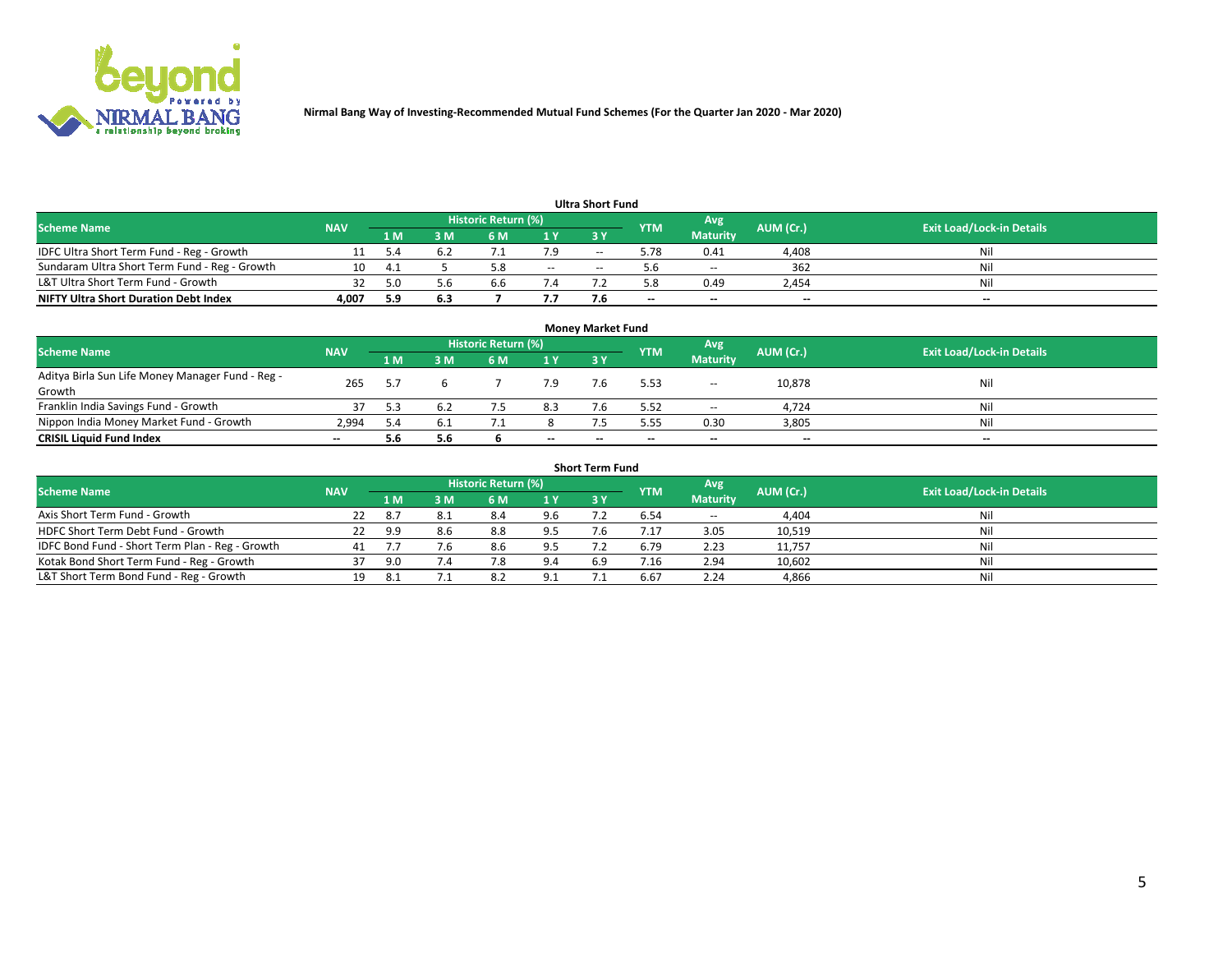

| <b>Low Duration Fund</b>                  |            |      |     |                            |     |  |            |                 |           |                                  |  |  |  |  |
|-------------------------------------------|------------|------|-----|----------------------------|-----|--|------------|-----------------|-----------|----------------------------------|--|--|--|--|
| <b>Scheme Name</b>                        | <b>NAV</b> |      |     | <b>Historic Return (%)</b> |     |  | <b>YTM</b> | Avg             | AUM (Cr.) | <b>Exit Load/Lock-in Details</b> |  |  |  |  |
|                                           |            | 1 M  | ያ M | 5 M                        | 1 V |  |            | <b>Maturity</b> |           |                                  |  |  |  |  |
| Axis Treasury Advantage Fund - Growth     | 2.225      |      | 6.8 |                            | 8.7 |  | 5.87       | $- -$           | 3,949     | Nil                              |  |  |  |  |
| Canara Robeco Savings Fund - Reg - Growth |            |      |     |                            |     |  | 5.9758     | 0.90            | 1,112     | Nil                              |  |  |  |  |
| IDFC Low Duration Fund - Reg - Growth     |            | -6.0 |     |                            | 8.2 |  | 5.88       | 0.79            | 5,323     | Nil                              |  |  |  |  |

| <b>Banking &amp; PSU Bond Funds</b>            |            |       |     |                            |      |    |            |                 |           |                                  |  |  |  |
|------------------------------------------------|------------|-------|-----|----------------------------|------|----|------------|-----------------|-----------|----------------------------------|--|--|--|
| <b>Scheme Name</b>                             | <b>NAV</b> |       |     | <b>Historic Return (%)</b> |      |    | <b>YTM</b> | Avg             | AUM (Cr.) | <b>Exit Load/Lock-in Details</b> |  |  |  |
|                                                |            | 1 M   | sм  | 6 M                        | 71 Y | 3Y |            | <b>Maturity</b> |           |                                  |  |  |  |
| HDFC Banking and PSU Debt Fund - Reg - Growth  |            | - Q 3 | 8.6 | 8.8                        | 9.8  |    | 7.24       | 3.05            | 4,848     | Ni                               |  |  |  |
| Kotak Banking and PSU Debt Fund - Reg - Growth | 46         | 10.9  |     |                            | 10.7 |    | 7.09       | 3.81            | 4,204     | Ni                               |  |  |  |
| IDFC Banking & PSU Debt Fund - Reg - Growth    |            | 8.8   |     |                            |      |    | 6.95       | 3.14            | 12.627    | Ni                               |  |  |  |

| <b>Corporate Bond Funds</b>                         |            |      |                            |            |      |            |                                  |                 |        |                                                         |  |  |  |  |
|-----------------------------------------------------|------------|------|----------------------------|------------|------|------------|----------------------------------|-----------------|--------|---------------------------------------------------------|--|--|--|--|
| <b>Scheme Name</b>                                  | <b>NAV</b> |      | <b>Historic Return (%)</b> | <b>YTM</b> | Avg  | AUM (Cr.)  | <b>Exit Load/Lock-in Details</b> |                 |        |                                                         |  |  |  |  |
|                                                     |            | 1 M  | 8 M                        | 6 M        | 1 Y  | <b>3 Y</b> |                                  | <b>Maturity</b> |        |                                                         |  |  |  |  |
| ICICI Prudential Corporate Bond Fund - Reg - Growth |            | 9.6  | 8.3                        | 8.2        | 9.7  |            | 6.96                             | 2.40            | 11,339 | Nil                                                     |  |  |  |  |
| L&T Triple Ace Bond Fund - Reg - Growth             |            | 16.3 | 8.9                        |            | 12.2 | -6.2       | 7.58                             | 8.28            | 2,298  | If redeemed bet. 0 Month to 3 Month; Exit Load is 0.5%; |  |  |  |  |
| Kotak Corporate Bond Fund - Std - Growth            | 2,650      |      |                            | 8.6        | 9.4  |            | 6.82                             | 1.72            | 4,418  | Nil                                                     |  |  |  |  |

|                                            |            |       |      |                     |     | <b>Credit Risk Fund</b> |            |                 |           |                                                           |
|--------------------------------------------|------------|-------|------|---------------------|-----|-------------------------|------------|-----------------|-----------|-----------------------------------------------------------|
| <b>Scheme Name</b>                         | <b>NAV</b> |       |      | Historic Return (%) |     |                         | <b>YTM</b> | Avg             | AUM (Cr.) | <b>Exit Load/Lock-in Details</b>                          |
|                                            |            | 1 M   | I M  | 6 M                 | 1 Y | 3Y                      |            | <b>Maturity</b> |           |                                                           |
| ICICI Prudential Credit Risk Fund - Growth |            | - Q 7 | 10.9 | 9.8                 | 9.3 |                         | 9.44       | 2.28            | 12,126    | If redeemed bet. 0 Year to 1 Year; Exit Load is 1%;       |
| Kotak Credit Risk Fund - Reg - Growth      |            | 10.7  | 9.3  | 9.2                 | 8.8 |                         | 8.94       | 2.70            | 5,043     | If redeemed bet. 0 Year to 1 Year; Exit Load is 1%;       |
|                                            |            |       |      |                     |     |                         |            |                 |           | If redeemed bet. 0 Month to 12 Month; Exit Load is 3%; If |
| SBI Credit Risk Fund - Growth              |            | 10.7  |      |                     |     |                         | 8.66       | $\sim$          | 5,076     | redeemed bet. 12 Month to 24 Month; Exit Load is 1.5%; If |
|                                            |            |       |      |                     |     |                         |            |                 |           | redeemed bet. 24 Month to 36 Month; Exit Load is 0.75%;   |